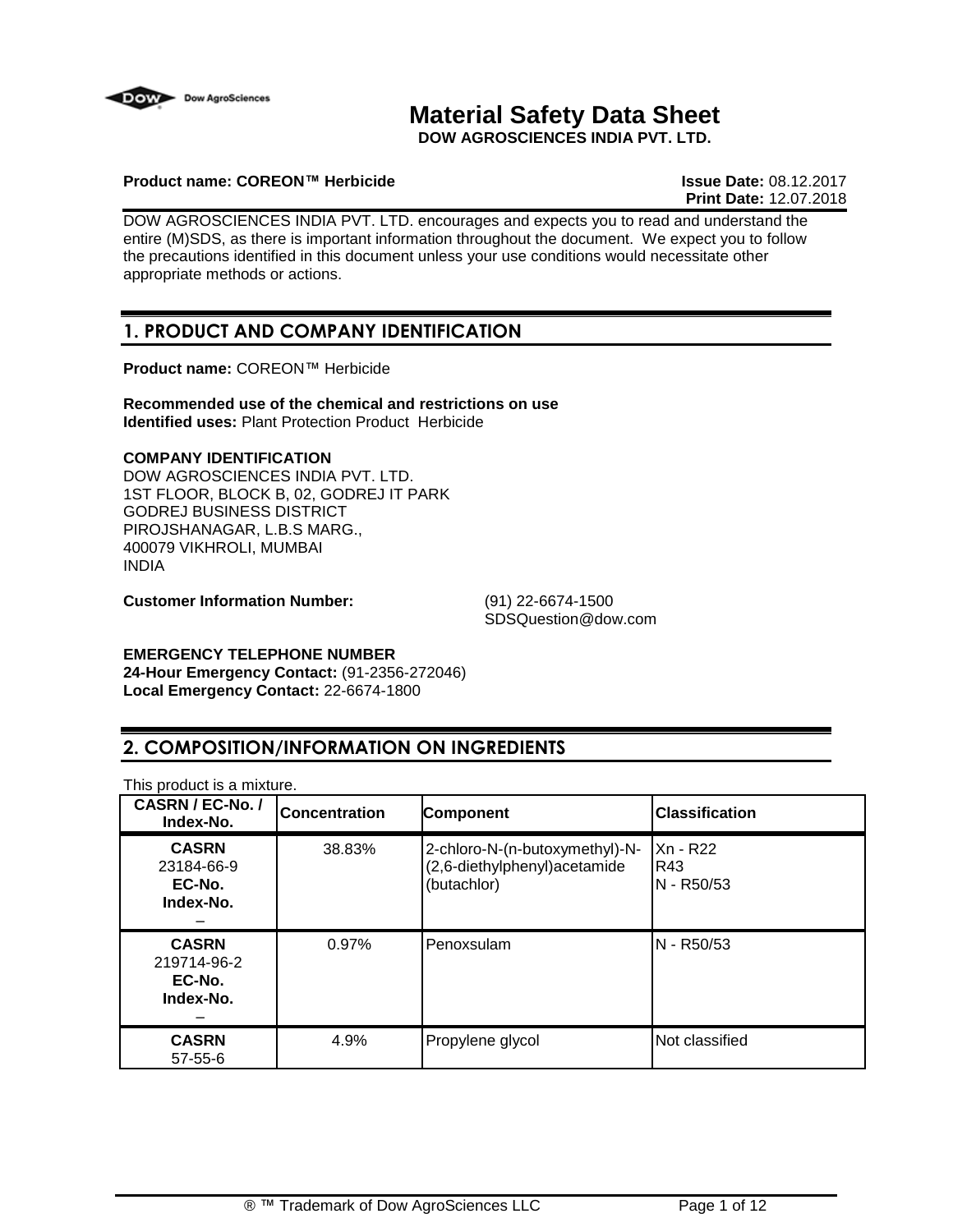| EC-No.<br>Index-No.                                  |       |                            |                |
|------------------------------------------------------|-------|----------------------------|----------------|
| <b>CASRN</b><br>8001-26-1<br>EC-No.<br>Index-No.     | 3.9%  | <b>Refined Linseed Oil</b> | Not classified |
| <b>CASRN</b><br>Not available<br>EC-No.<br>Index-No. | 51.4% | <b>Balance</b>             | Not classified |

The full text of each R phrase is listed in section 16.

## **3. HAZARDS IDENTIFICATION**

## **Hazard classification**

Classified as hazardous according to regulatory criteria.

Very toxic to aquatic organisms, may cause long-term adverse effects in the aquatic environment.

## **Other hazards**

No data available

## **4. FIRST AID MEASURES**

## **Description of first aid measures**

## **General advice:**

If potential for exposure exists refer to Section 8 for specific personal protective equipment.

**Inhalation:** Move person to fresh air. If person is not breathing, call an emergency responder or ambulance, then give artificial respiration; if by mouth to mouth use rescuer protection (pocket mask etc). Call a poison control center or doctor for treatment advice.

**Skin contact:** Take off contaminated clothing. Wash skin with soap and plenty of water for 15-20 minutes. Call a poison control center or doctor for treatment advice. Wash clothing before reuse. Shoes and other leather items which cannot be decontaminated should be disposed of properly.

**Eye contact:** Hold eyes open and rinse slowly and gently with water for 15-20 minutes. Remove contact lenses, if present, after the first 5 minutes, then continue rinsing eyes. Call a poison control center or doctor for treatment advice.

**Ingestion:** No emergency medical treatment necessary.

**Most important symptoms and effects, both acute and delayed:** Aside from the information found under Description of first aid measures (above) and Indication of immediate medical attention and special treatment needed (below), any additional important symptoms and effects are described in Section 11: Toxicology Information.

## **Indication of any immediate medical attention and special treatment needed**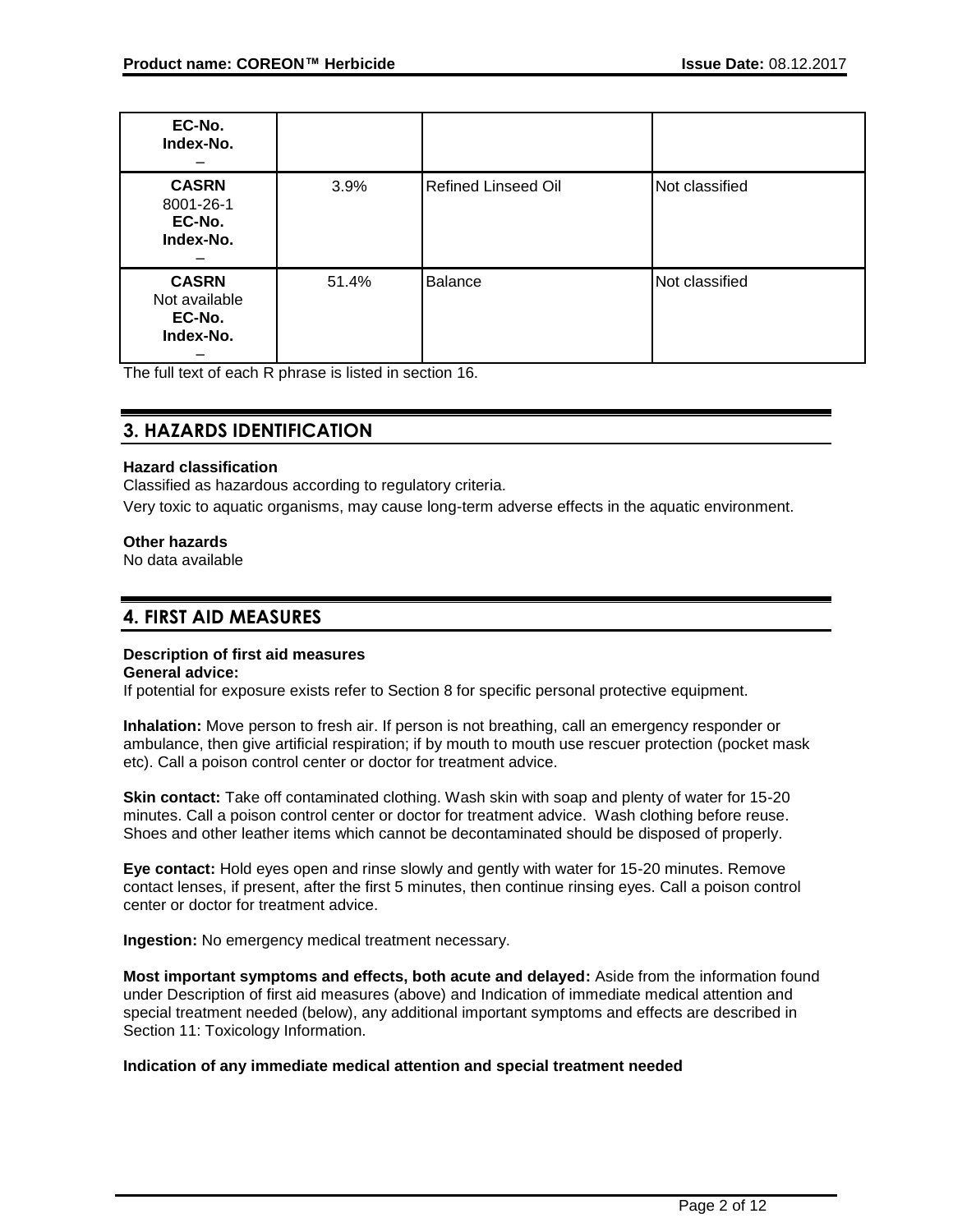**Notes to physician:** No specific antidote. Treatment of exposure should be directed at the control of symptoms and the clinical condition of the patient. Have the Safety Data Sheet, and if available, the product container or label with you when calling a poison control center or doctor, or going for treatment.

## **5. FIREFIGHTING MEASURES**

**Suitable extinguishing media:** Dry chemical fire extinguishers. Carbon dioxide fire extinguishers. Foam. Alcohol resistant foams (ATC type) are preferred. General purpose synthetic foams (including AFFF) or protein foams may function, but will be less effective.

**Unsuitable extinguishing media:** Do not use direct water stream. May spread fire.

## **Special hazards arising from the substance or mixture**

**Hazardous combustion products:** Under fire conditions some components of this product may decompose. The smoke may contain unidentified toxic and/or irritating compounds. Combustion products may include and are not limited to: Nitrogen oxides. Hydrogen chloride. Carbon monoxide. Carbon dioxide.

**Unusual Fire and Explosion Hazards:** This material will not burn until the water has evaporated. Residue can burn.

## **Advice for firefighters**

**Fire Fighting Procedures:** Keep people away. Isolate fire and deny unnecessary entry. Burning liquids may be extinguished by dilution with water. Burning liquids may be moved by flushing with water to protect personnel and minimize property damage. To extinguish combustible residues of this product use water fog, carbon dioxide, dry chemical or foam.

**Special protective equipment for firefighters:** Wear positive-pressure self-contained breathing apparatus (SCBA) and protective fire fighting clothing (includes fire fighting helmet, coat, trousers, boots, and gloves). Avoid contact with this material during fire fighting operations. If contact is likely, change to full chemical resistant fire fighting clothing with self-contained breathing apparatus. If this is not available, wear full chemical resistant clothing with self-contained breathing apparatus and fight fire from a remote location. For protective equipment in post-fire or non-fire clean-up situations, refer to the relevant sections.

## **6. ACCIDENTAL RELEASE MEASURES**

**Personal precautions, protective equipment and emergency procedures:** Refer to section 7, Handling, for additional precautionary measures. Use appropriate safety equipment. For additional information, refer to Section 8, Exposure Controls and Personal Protection.

**Environmental precautions:** Prevent from entering into soil, ditches, sewers, waterways and/or groundwater. See Section 12, Ecological Information. Spills or discharge to natural waterways is likely to kill aquatic organisms.

**Methods and materials for containment and cleaning up:** Contain spilled material if possible. Small spills: Absorb with materials such as: Clay. Dirt. Sand. Sweep up. Collect in suitable and properly labeled containers. Large spills: Contact Dow AgroSciences for clean-up assistance. See Section 13, Disposal Considerations, for additional information.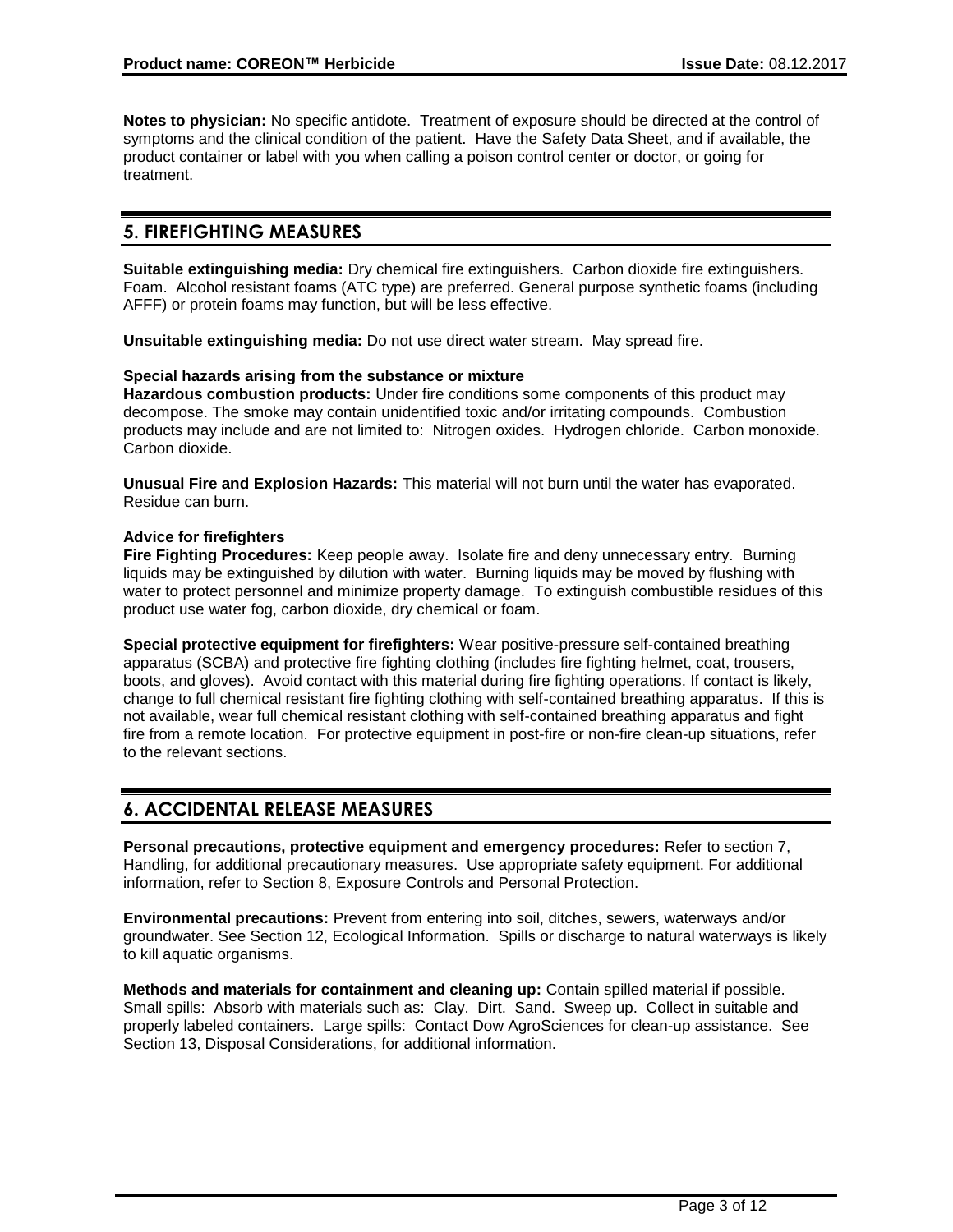## **7. HANDLING AND STORAGE**

**Precautions for safe handling:** Keep out of reach of children. Do not swallow. Avoid contact with eyes, skin, and clothing. Avoid breathing vapor or mist. Avoid prolonged or repeated contact with skin. Wash thoroughly after handling. Keep container closed. Use with adequate ventilation. See Section 8, EXPOSURE CONTROLS AND PERSONAL PROTECTION.

**Conditions for safe storage:** Store in a dry place. Store in original container. Keep container tightly closed when not in use. Do not store near food, foodstuffs, drugs or potable water supplies.

## **8. EXPOSURE CONTROLS/PERSONAL PROTECTION**

## **Control parameters**

If exposure limits exist, they are listed below. If no exposure limits are displayed, then no values are applicable.

| <b>Component</b> | Reaulation  | Type of listing  | <b>Value/Notation</b> |
|------------------|-------------|------------------|-----------------------|
| Propylene glycol | `WEEL<br>JS | TWA <sup>-</sup> | I0 mg/m3              |

RECOMMENDATIONS IN THIS SECTION ARE FOR MANUFACTURING, COMMERCIAL BLENDING AND PACKAGING WORKERS. APPLICATORS AND HANDLERS SHOULD SEE THE PRODUCT LABEL FOR PROPER PERSONAL PROTECTIVE EQUIPMENT AND CLOTHING.

## **Exposure controls**

**Engineering controls:** Use local exhaust ventilation, or other engineering controls to maintain airborne levels below exposure limit requirements or guidelines. If there are no applicable exposure limit requirements or guidelines, general ventilation should be sufficient for most operations. Local exhaust ventilation may be necessary for some operations.

## **Individual protection measures**

**Eye/face protection:** Use safety glasses (with side shields). Safety glasses (with side shields) should be consistent with EN 166 or equivalent.

## **Skin protection**

**Hand protection:** Use chemical resistant gloves classified under Standard EN374: Protective gloves against chemicals and micro-organisms. Examples of preferred glove barrier materials include: Butyl rubber. Natural rubber ("latex"). Neoprene. Nitrile/butadiene rubber ("nitrile" or "NBR"). Polyethylene. Ethyl vinyl alcohol laminate ("EVAL"). Polyvinyl chloride ("PVC" or "vinyl"). When prolonged or frequently repeated contact may occur, a glove with a protection class of 5 or higher (breakthrough time greater than 240 minutes according to EN 374) is recommended. When only brief contact is expected, a glove with a protection class of 3 or higher (breakthrough time greater than 60 minutes according to EN 374) is recommended. Glove thickness alone is not a good indicator of the level of protection a glove provides against a chemical substance as this level of protection is also highly dependent on the specific composition of the material that the glove is fabricated from. The thickness of the glove must, depending on model and type of material, generally be more than 0.35 mm to offer sufficient protection for prolonged and frequent contact with the substance. As an exception to this general rule it is known that multilayer laminate gloves may offer prolonged protection at thicknesses less than 0.35 mm. Other glove materials with a thickness of less than 0.35 mm may offer sufficient protection when only brief contact is expected. NOTICE: The selection of a specific glove for a particular application and duration of use in a workplace should also take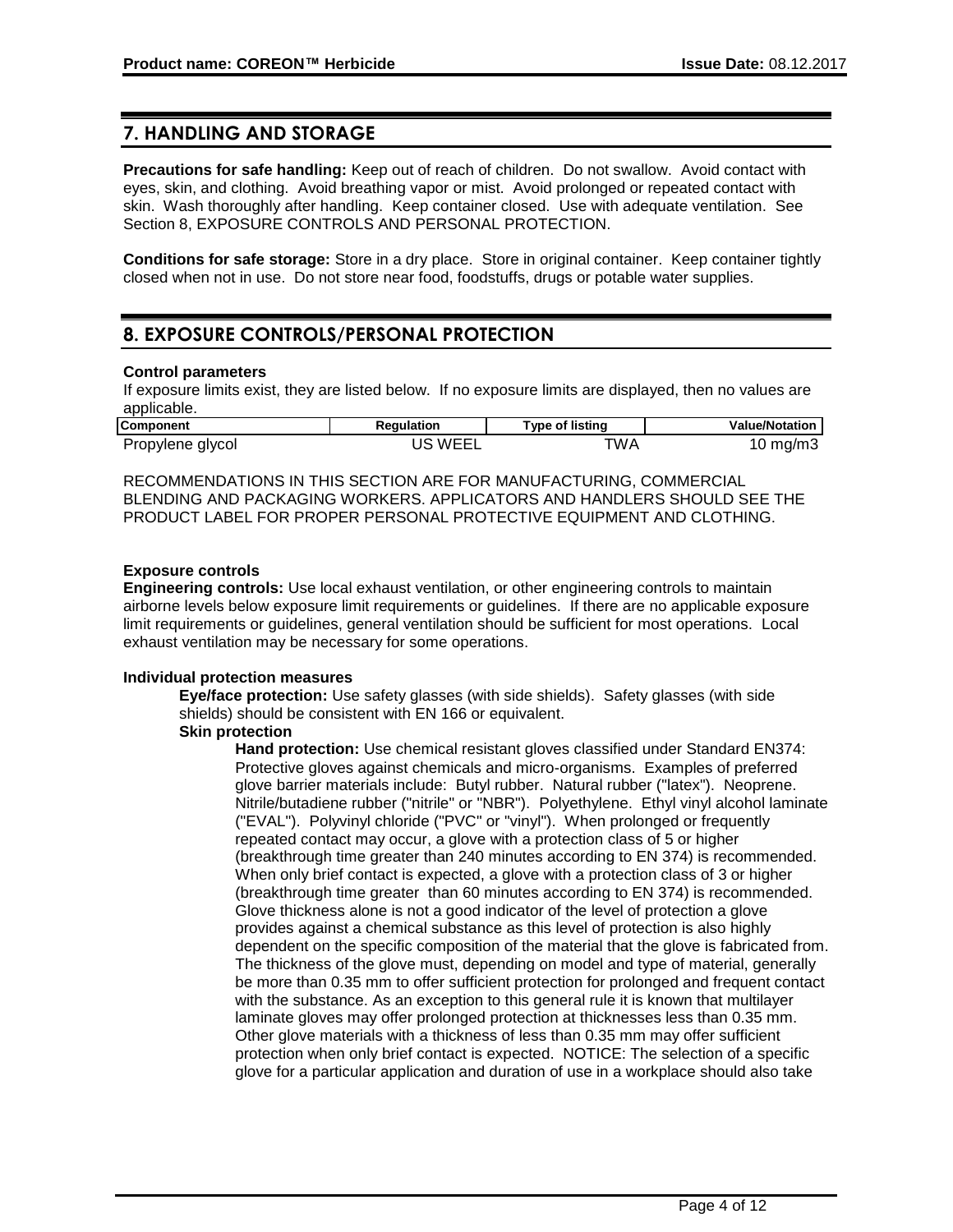into account all relevant workplace factors such as, but not limited to: Other chemicals which may be handled, physical requirements (cut/puncture protection, dexterity, thermal protection), potential body reactions to glove materials, as well as the instructions/specifications provided by the glove supplier.

**Other protection:** Use protective clothing chemically resistant to this material. Selection of specific items such as face shield, boots, apron, or full body suit will depend on the task.

**Respiratory protection:** Respiratory protection should be worn when there is a potential to exceed the exposure limit requirements or guidelines. If there are no applicable exposure limit requirements or guidelines, wear respiratory protection when adverse effects, such as respiratory irritation or discomfort have been experienced, or where indicated by your risk assessment process. For most conditions no respiratory protection should be needed; however, if discomfort is experienced, use an approved air-purifying respirator. Use the following CE approved air-purifying respirator: Organic vapor cartridge with a particulate pre-filter, type AP2.

## **9. PHYSICAL AND CHEMICAL PROPERTIES**

| Appearance                                        |                                               |
|---------------------------------------------------|-----------------------------------------------|
| <b>Physical state</b>                             | Liquid.                                       |
| Color                                             | Off-white to pink                             |
| Odor                                              | Mild                                          |
| <b>Odor Threshold</b>                             | No data available                             |
| рH                                                | 4.89 pH Electrode 1% Aqueous solution         |
| <b>Melting point/range</b>                        | Not applicable to liquids                     |
| <b>Freezing point</b>                             | No data available                             |
| Boiling point (760 mmHg)                          | No data available                             |
| <b>Flash point</b>                                | closed cup $>100$ °C                          |
| <b>Evaporation Rate (Butyl Acetate</b><br>$= 1$   | No data available                             |
| <b>Flammability (solid, gas)</b>                  | No data available                             |
| <b>Lower explosion limit</b>                      | No data available                             |
| <b>Upper explosion limit</b>                      | No data available                             |
| <b>Vapor Pressure</b>                             | No data available                             |
| <b>Relative Vapor Density (air = 1)</b>           | No data available                             |
| <b>Relative Density (water = 1)</b>               | 1.0315 at 20 °C Pyknometer                    |
| <b>Water solubility</b>                           | No data available                             |
| <b>Partition coefficient: n-</b><br>octanol/water | No data available                             |
| <b>Auto-ignition temperature</b>                  | No data available                             |
| <b>Decomposition temperature</b>                  | No data available                             |
| <b>Kinematic Viscosity</b>                        | No data available                             |
| <b>Explosive properties</b>                       | No                                            |
| <b>Oxidizing properties</b>                       | No significant increase (>5C) in temperature. |
| <b>Liquid Density</b>                             | $1.03$ g/ml                                   |
|                                                   |                                               |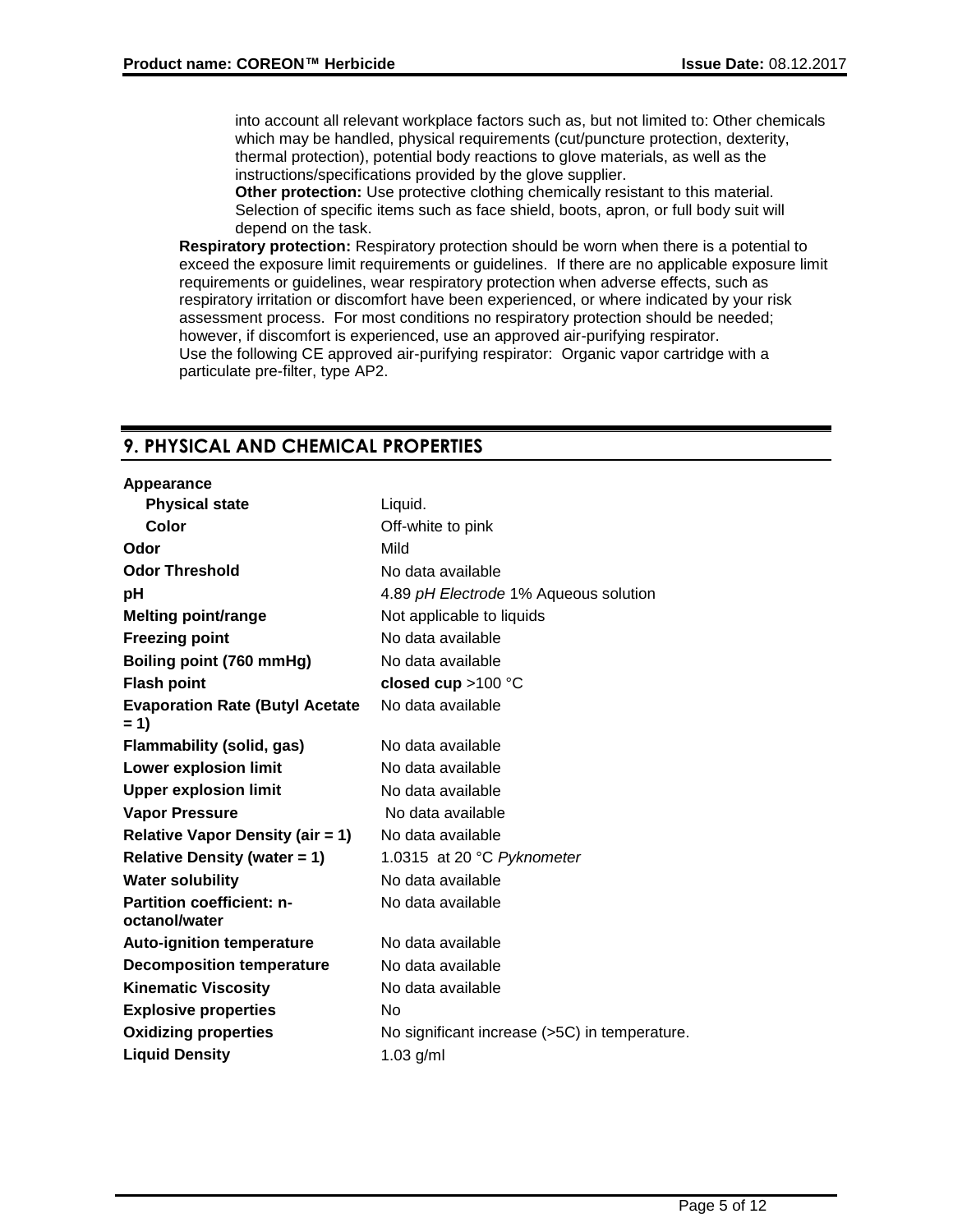### **Molecular weight** No data available

NOTE: The physical data presented above are typical values and should not be construed as a specification.

## **10. STABILITY AND REACTIVITY**

**Reactivity:** No dangerous reaction known under conditions of normal use.

**Chemical stability:** Thermally stable at recommended temperatures and pressures.

**Possibility of hazardous reactions:** Polymerization will not occur.

**Conditions to avoid:** Exposure to elevated temperatures can cause product to decompose.

**Incompatible materials:** Avoid contact with: Zinc compounds. Chlorine. Strong acids. Strong bases. Strong oxidizers.

**Hazardous decomposition products:** Decomposition products depend upon temperature, air supply and the presence of other materials. Decomposition products can include and are not limited to: Carbon monoxide. Carbon dioxide. Hydrogen chloride. Nitrogen oxides. Toxic gases are released during decomposition.

## **11. TOXICOLOGICAL INFORMATION**

*Toxicological information appears in this section when such data is available.*

## **Acute toxicity**

**Acute oral toxicity**

Very low toxicity if swallowed. Harmful effects not anticipated from swallowing small amounts.

As product: LD50, Rat, female, > 5,000 mg/kg OECD Test Guideline 423

## **Acute dermal toxicity**

Prolonged skin contact is unlikely to result in absorption of harmful amounts.

As product: LD50, Rat, male and female, > 5,000 mg/kg

## **Acute inhalation toxicity**

No adverse effects are anticipated from single exposure to mist. Excessive exposure may cause irritation to upper respiratory tract (nose and throat).

LC50, Rat, 4 Hour, dust/mist, > 5.72 mg/l No deaths occurred at this concentration.

## **Skin corrosion/irritation**

Brief contact is essentially nonirritating to skin.

#### **Serious eye damage/eye irritation**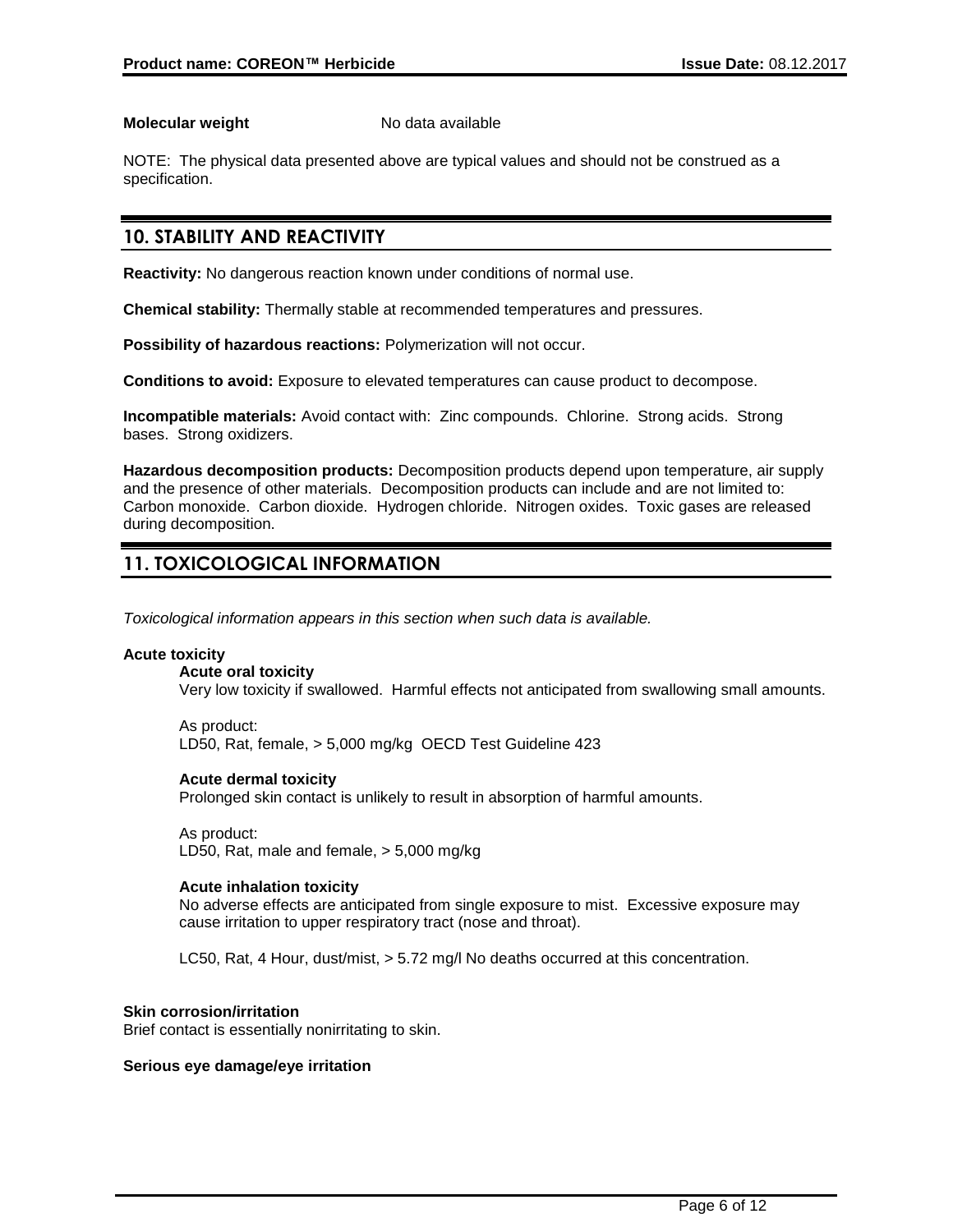May cause slight temporary eye irritation. Corneal injury is unlikely.

## **Sensitization**

Has demonstrated the potential for contact allergy in mice.

For respiratory sensitization: No relevant data found.

#### **Specific Target Organ Systemic Toxicity (Single Exposure)**

Available data are inadequate to determine single exposure specific target organ toxicity.

## **Specific Target Organ Systemic Toxicity (Repeated Exposure)**

For the active ingredient(s): In animals, effects have been reported on the following organs: Blood. Kidney. Liver. Spleen.

#### **Carcinogenicity**

For the active ingredient(s): Has caused cancer in some laboratory animals. Tumors were observed only at levels which produced significant toxicity, thus exceeding the maximum tolerated dose.

#### **Teratogenicity**

For the active ingredient(s): Has been toxic to the fetus in laboratory animals at doses toxic to the mother. Did not cause birth defects in laboratory animals.

#### **Reproductive toxicity**

For the active ingredient(s): In animal studies, did not interfere with reproduction.

## **Mutagenicity**

For the active ingredient(s): In vitro genetic toxicity studies were predominantly negative. Animal genetic toxicity studies were negative.

#### **Aspiration Hazard**

Based on physical properties, not likely to be an aspiration hazard.

## **12. ECOLOGICAL INFORMATION**

*Ecotoxicological information appears in this section when such data is available.*

## **Ecotoxicity**

## **Acute toxicity to fish**

As product: LC50, Rainbow trout (Oncorhynchus mykiss), static test, 96 Hour, 1.9 mg/l, OECD Test Guideline 203

#### **Acute toxicity to aquatic invertebrates**

For similar material(s): EC50, water flea Daphnia magna, static test, 48 Hour, 16 mg/l, OECD Test Guideline 202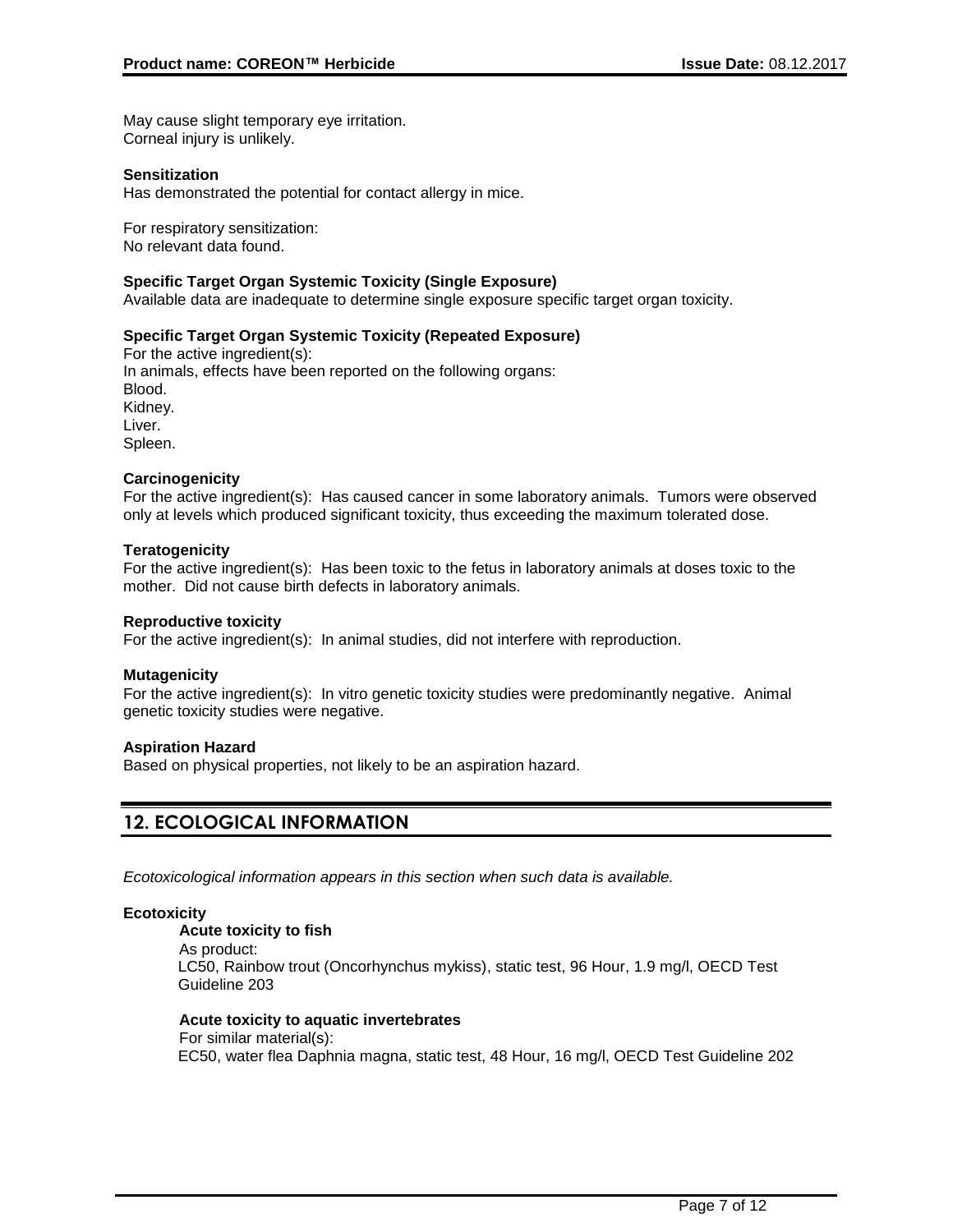### **Acute toxicity to algae/aquatic plants**

For similar material(s): Material is very toxic to aquatic organisms (LC50/EC50/IC50 below 1 mg/L in the most sensitive species).

For similar material(s):

ErC50, Pseudokirchneriella subcapitata (green algae), static test, 72 Hour, 0.0033 mg/l, OECD Test Guideline 201

## **Toxicity to Above Ground Organisms**

Based on information for a similar material: Material is practically non-toxic to birds on an acute basis (LD50 > 2000 mg/kg).

oral LD50, Colinus virginianus (Bobwhite quail), mortality, > 2000mg/kg bodyweight.

oral LD50, Apis mellifera (bees), 48 Hour, mortality, > 222.2µg/bee

contact LD50, Apis mellifera (bees), 48 Hour, mortality, > 200µg/bee

#### **Toxicity to soil-dwelling organisms**

Based on information for a similar material:

LC50, Eisenia andrei (red worm), 14 d, > 1,000 mg/kg

### **Persistence and degradability**

#### **2-chloro-N-(n-butoxymethyl)-N-(2,6-diethylphenyl)acetamide (butachlor)**

**Biodegradability:** Degradation is expected in the soil environment within months to years.

#### **Penoxsulam**

**Biodegradability:** Material is expected to biodegrade very slowly (in the environment). Fails to pass OECD/EEC tests for ready biodegradability. 10-day Window: Fail **Biodegradation:** 14.7 % **Exposure time:** 28 d **Method:** OECD Test Guideline 301B or Equivalent

**Photodegradation Sensitization:** OH radicals **Atmospheric half-life:** 2.1 Hour **Method:** Estimated.

## **Propylene glycol**

**Biodegradability:** Material is readily biodegradable. Passes OECD test(s) for ready biodegradability. Biodegradation may occur under anaerobic conditions (in the absence of oxygen). 10-day Window: Pass **Biodegradation:** 81 % **Exposure time:** 28 d **Method:** OECD Test Guideline 301F or Equivalent 10-day Window: Not applicable **Biodegradation:** 96 % **Exposure time:** 64 d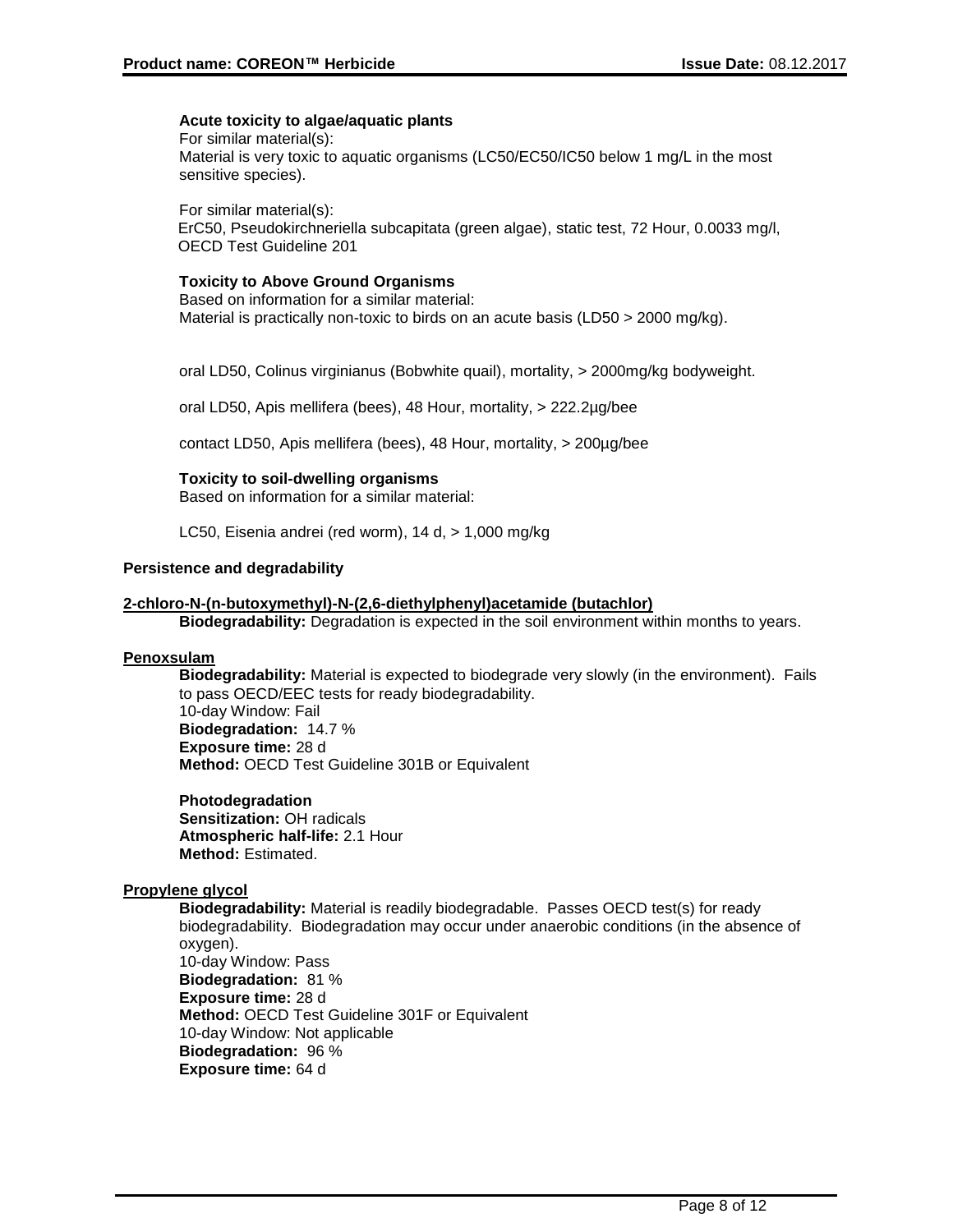**Method:** OECD Test Guideline 306 or Equivalent

## **Refined Linseed Oil**

**Biodegradability:** Material is expected to be readily biodegradable.

#### **Balance**

**Biodegradability:** No relevant data found.

## **Bioaccumulative potential**

#### **2-chloro-N-(n-butoxymethyl)-N-(2,6-diethylphenyl)acetamide (butachlor) Bioaccumulation:** No relevant data found.

#### **Penoxsulam**

**Bioaccumulation:** Bioconcentration potential is low (BCF < 100 or Log Pow < 3). **Partition coefficient: n-octanol/water(log Pow):** -0.602 Measured

#### **Propylene glycol**

**Bioaccumulation:** Bioconcentration potential is low (BCF < 100 or Log Pow < 3). **Partition coefficient: n-octanol/water(log Pow):** -1.07 Measured **Bioconcentration factor (BCF):** 0.09 Estimated.

#### **Refined Linseed Oil**

**Bioaccumulation:** No relevant data found.

#### **Balance**

**Bioaccumulation:** No relevant data found.

#### **Mobility in Soil**

#### **2-chloro-N-(n-butoxymethyl)-N-(2,6-diethylphenyl)acetamide (butachlor)** No relevant data found.

#### **Penoxsulam**

Potential for mobility in soil is high (Koc between 50 and 150). **Partition coefficient (Koc):** 73 Measured

#### **Propylene glycol**

Given its very low Henry's constant, volatilization from natural bodies of water or moist soil is not expected to be an important fate process. Potential for mobility in soil is very high (Koc between 0 and 50). **Partition coefficient (Koc):** < 1 Estimated.

#### **Refined Linseed Oil**

No relevant data found.

#### **Balance**

No relevant data found.

## **Results of PBT and vPvB assessment**

#### **2-chloro-N-(n-butoxymethyl)-N-(2,6-diethylphenyl)acetamide (butachlor)**

This substance has not been assessed for persistence, bioaccumulation and toxicity (PBT).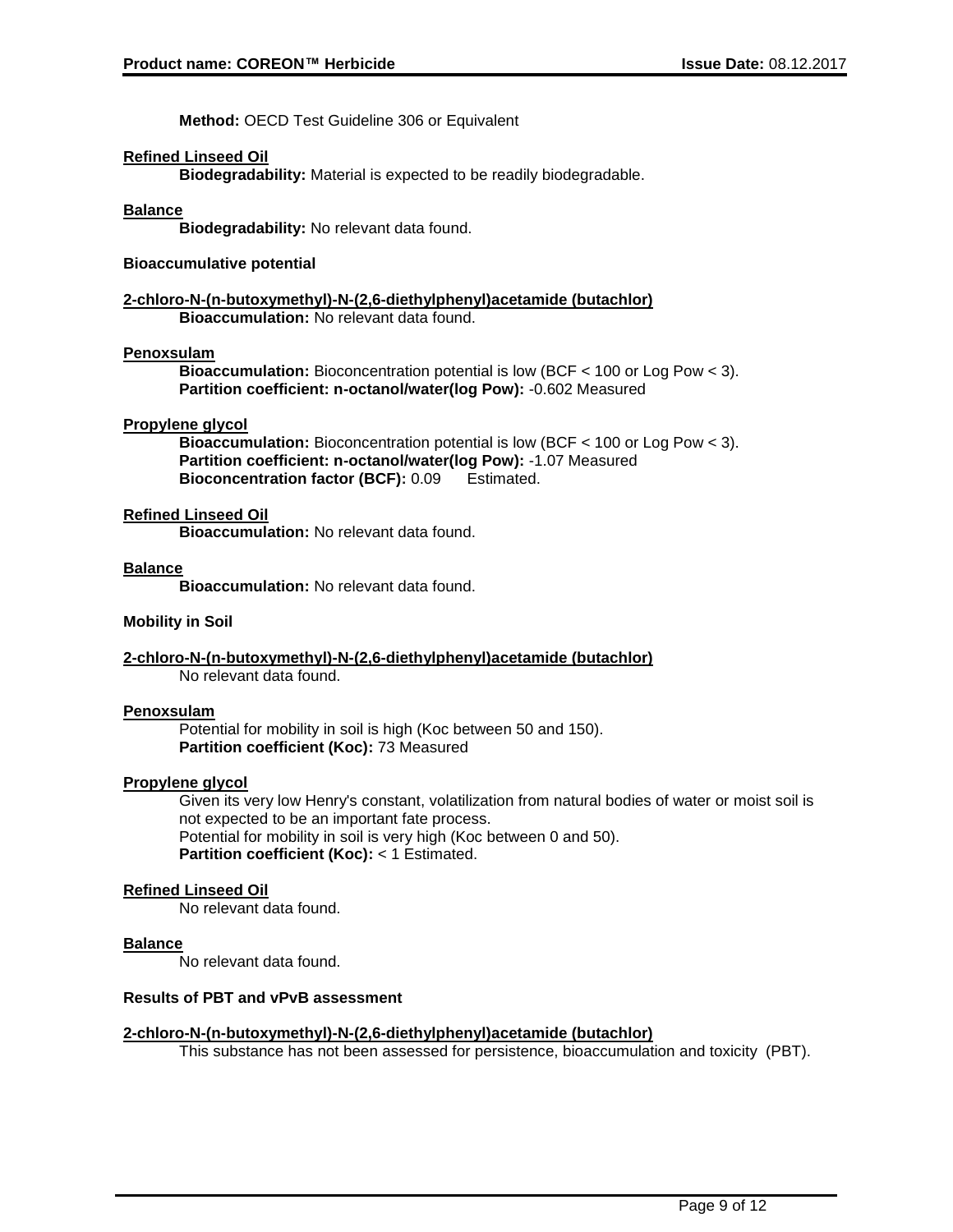## **Penoxsulam**

This substance is not considered to be persistent, bioaccumulating and toxic (PBT). This substance is not considered to be very persistent and very bioaccumulating (vPvB).

#### **Propylene glycol**

This substance is not considered to be persistent, bioaccumulating and toxic (PBT). This substance is not considered to be very persistent and very bioaccumulating (vPvB).

#### **Refined Linseed Oil**

This substance has not been assessed for persistence, bioaccumulation and toxicity (PBT).

#### **Balance**

This substance has not been assessed for persistence, bioaccumulation and toxicity (PBT).

#### **Other adverse effects**

#### **2-chloro-N-(n-butoxymethyl)-N-(2,6-diethylphenyl)acetamide (butachlor)**

This substance is not on the Montreal Protocol list of substances that deplete the ozone layer.

#### **Penoxsulam**

This substance is not on the Montreal Protocol list of substances that deplete the ozone layer.

#### **Propylene glycol**

This substance is not on the Montreal Protocol list of substances that deplete the ozone layer.

## **Refined Linseed Oil**

This substance is not on the Montreal Protocol list of substances that deplete the ozone layer.

#### **Balance**

This substance is not on the Montreal Protocol list of substances that deplete the ozone layer.

## **13. DISPOSAL CONSIDERATIONS**

**Disposal methods:** If wastes and/or containers cannot be disposed of according to the product label directions, disposal of this material must be in accordance with your local or area regulatory authorities. This information presented below only applies to the material as supplied. The identification based on characteristic(s) or listing may not apply if the material has been used or otherwise contaminated. It is the responsibility of the waste generator to determine the toxicity and physical properties of the material generated to determine the proper waste identification and disposal methods in compliance with applicable regulations. If the material as supplied becomes a waste, follow all applicable regional, national and local laws.

## **14. TRANSPORT INFORMATION**

## **Classification for ROAD and Rail transport:**

| Proper shipping name | ENVIRONMENTALLY HAZARDOUS SUBSTANCE, LIQUID, |
|----------------------|----------------------------------------------|
|                      | N.O.S.(2-chloro-N-(n-butoxymethyl)-N-(2,6-   |
|                      | diethylphenyl) acetamide (butachlor))        |
| UN number            | UN 3082                                      |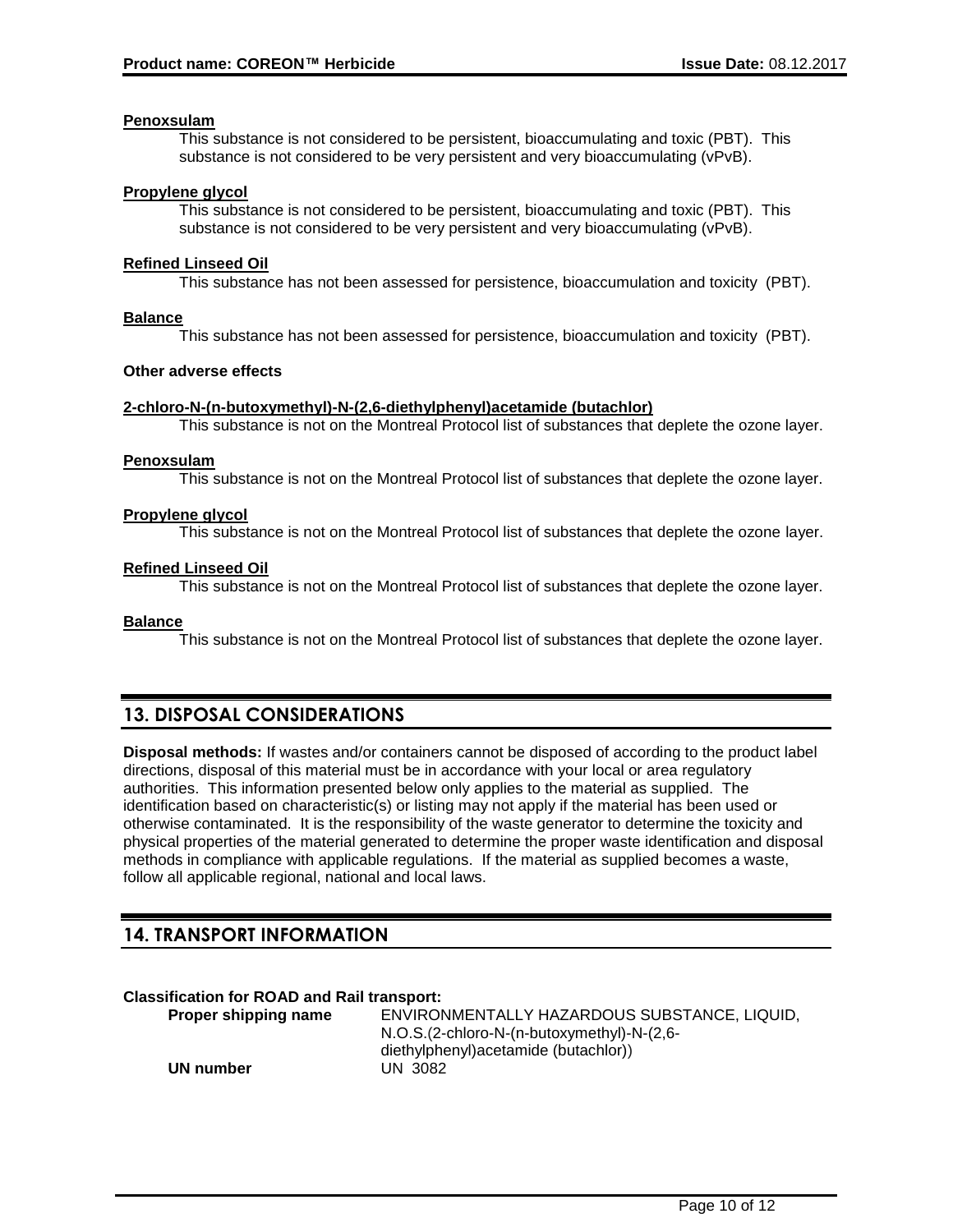| <b>Class</b>                 | g                                                           |
|------------------------------|-------------------------------------------------------------|
| Packing group                | Ш                                                           |
| <b>Environmental hazards</b> | 2-chloro-N-(n-butoxymethyl)-N-(2,6-diethylphenyl) acetamide |
|                              | (butachlor)                                                 |

## **Classification for SEA transport (IMO-IMDG):**

| Proper shipping name       | ENVIRONMENTALLY HAZARDOUS SUBSTANCE, LIQUID,                               |
|----------------------------|----------------------------------------------------------------------------|
|                            | N.O.S.(2-chloro-N-(n-butoxymethyl)-N-(2,6-                                 |
|                            | diethylphenyl) acetamide (butachlor))                                      |
| UN number                  | UN 3082                                                                    |
| <b>Class</b>               | 9                                                                          |
| Packing group              | Ш                                                                          |
| <b>Marine pollutant</b>    | 2-chloro-N-(n-butoxymethyl)-N-(2,6-diethylphenyl) acetamide<br>(butachlor) |
| <b>Transport in bulk</b>   | Consult IMO regulations before transporting ocean bulk                     |
| according to Annex I or II |                                                                            |
| of MARPOL 73/78 and the    |                                                                            |
| <b>IBC or IGC Code</b>     |                                                                            |

## **Classification for AIR transport (IATA/ICAO):**

| Proper shipping name | Environmentally hazardous substance, liquid, n.o.s. (2-chloro-<br>N-(n-butoxymethyl)-N-(2,6-diethylphenyl)acetamide |
|----------------------|---------------------------------------------------------------------------------------------------------------------|
| UN number            | (butachlor))<br>UN 3082                                                                                             |
| Class                | 9                                                                                                                   |
| Packing group        | Ш                                                                                                                   |

This information is not intended to convey all specific regulatory or operational requirements/information relating to this product. Transportation classifications may vary by container volume and may be influenced by regional or country variations in regulations. Additional transportation system information can be obtained through an authorized sales or customer service representative. It is the responsibility of the transporting organization to follow all applicable laws, regulations and rules relating to the transportation of the material.

## **15. REGULATORY INFORMATION**

## **Label**

Classification and labeling have been performed according to regulations.

## **Hazard symbol and Indication of danger**

N Dangerous for the environment

## **R-phrase(s)**

R50/53 Very toxic to aquatic organisms, may cause long-term adverse effects in the aquatic environment.